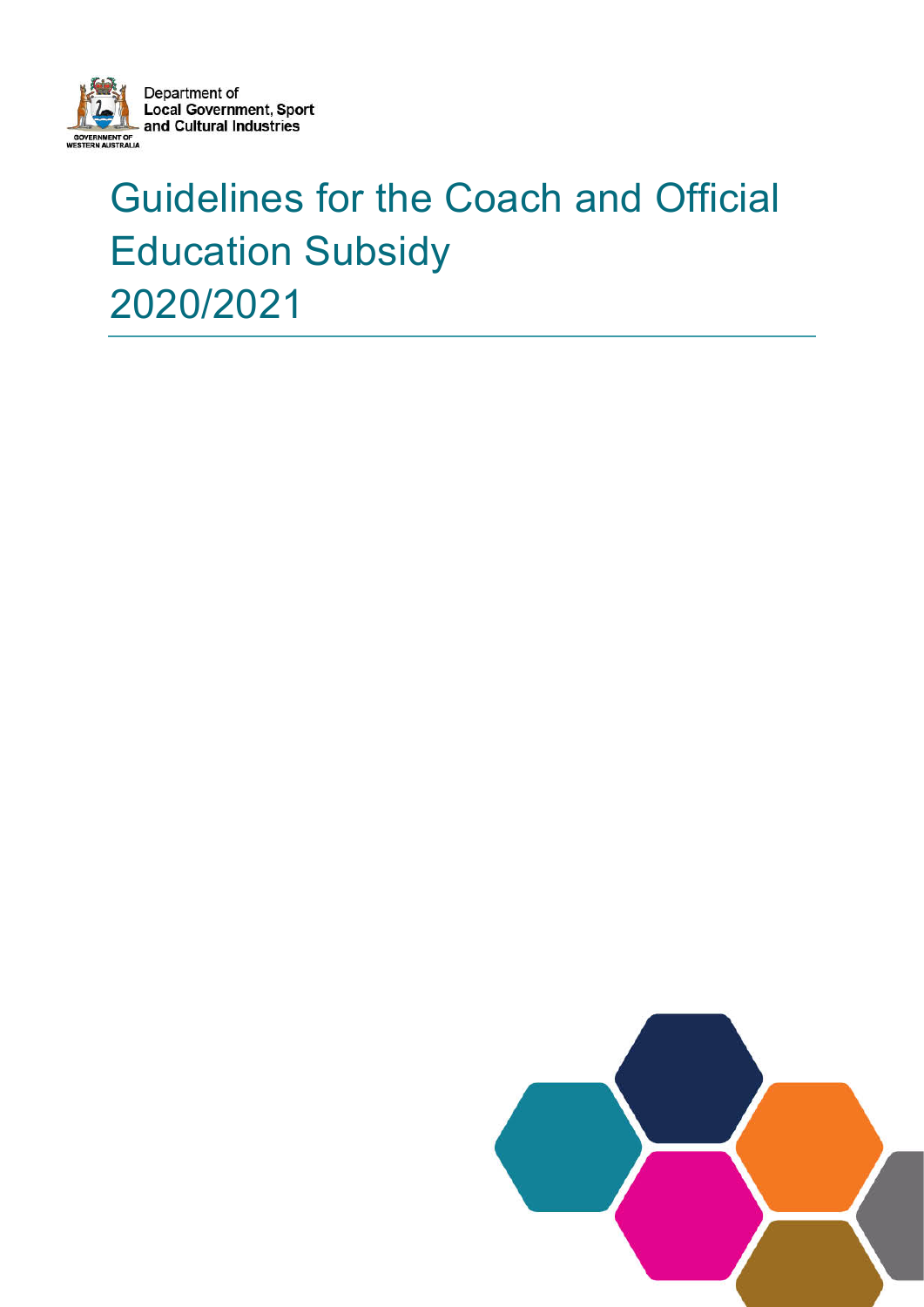# **Contents**

| About the program ____________ | 3              |
|--------------------------------|----------------|
| <b>Primary Objectives</b>      | 3              |
| Funding may be used for        | 3              |
| Funding may not be used for    | $\overline{4}$ |
| Who can apply ______________   | $\overline{4}$ |
|                                | $\overline{4}$ |
| Application periods_________   | 5              |
| Assessment and notification    | 5              |
| Funding breakdown per region   | 6              |
| Terms and Conditions           | - 6            |
| For further information        | - 6            |
| Appendix 1                     |                |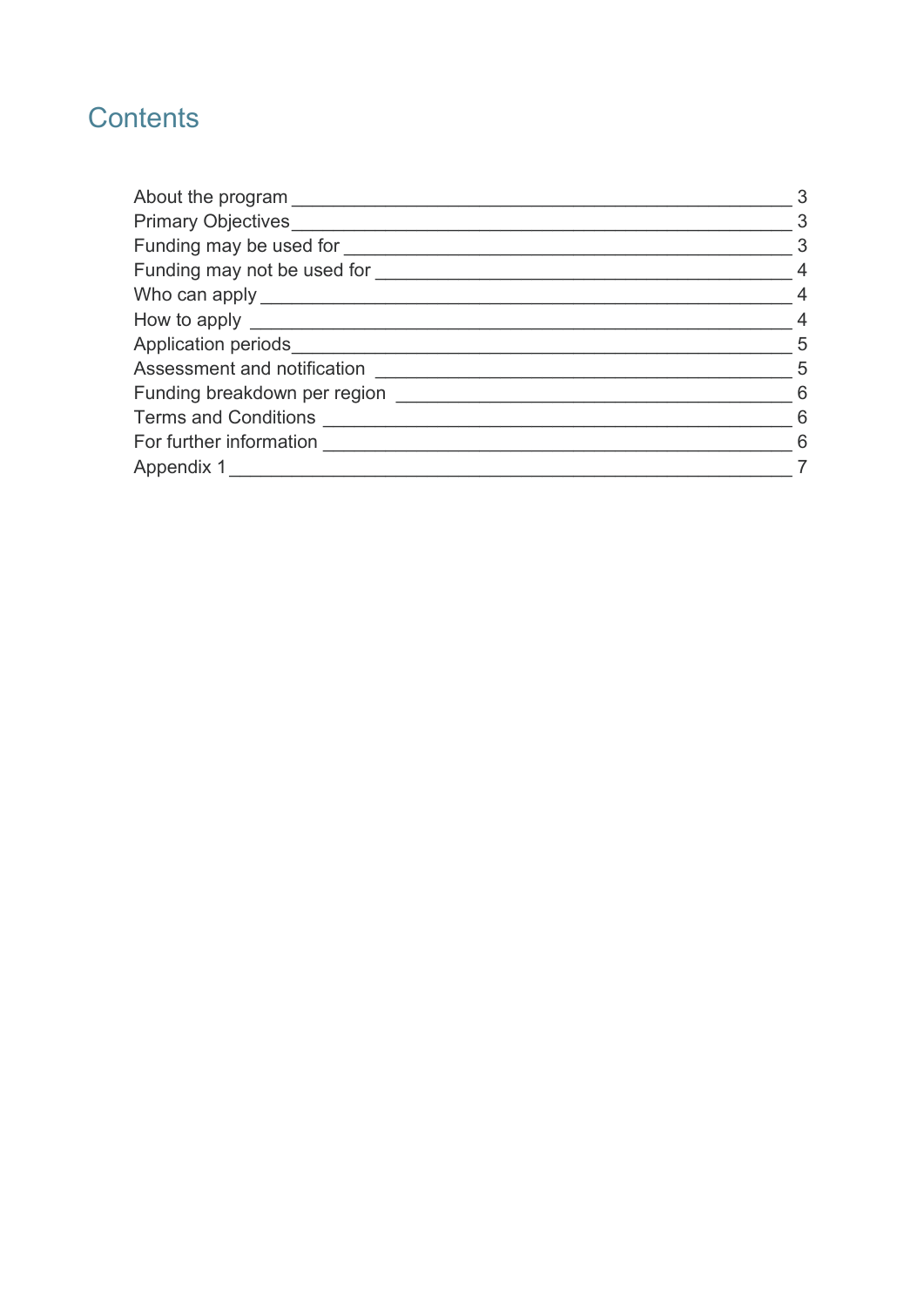# <span id="page-2-0"></span>About the program

The Coach and Official Education Subsidy provides funding to assist volunteer coaches and officials who reside in regional Western Australia with out-of-pocket travel and accommodation costs to participate in sport specific courses to obtain high level accreditations, within their sports coaching and officiating pathway. It is recognised that not all accreditations are available throughout regional Western Australia therefore this subsidy will contribute towards their travel costs to participate in courses.

Courses must be listed within the coaching and officiating pathway of the relevant State Sporting Association (SSA) or National Sporting Organisation (NSO).

The subsidy is an initiative developed from the recommendations in the 2019 Coaching and Officiating Strategy and will administered by the Department of Local Government, Sport and Cultural Industries (DLGSC).

# <span id="page-2-1"></span>Primary objectives

- Provide support and development opportunities for regional coaches and officials to achieve their goals.
- Assist sport organisations to train and develop their coaches and officials.
- Implement the recommendation from the 2019 Coaching and Officiating Strategy.

## <span id="page-2-2"></span>Funding may be used for

The subsidy must be used to offset the individuals **out-of-pocket travel and accommodation costs only** associated with attending or completing a course. Funding will be for either retrospective or future travel and accommodation occurring within the eligible dates of the course. **Evidence of future bookings or past receipts will be needed**.

Eligible travel and accommodation costs include:

Driving costs

• As per ATO cents per kilometre method. 72 cents per km. Further details visit the [ATO website.](https://www.ato.gov.au/Business/Income-and-deductions-for-business/Deductions/Deductions-for-motor-vehicle-expenses/Cents-per-kilometre-method/)

**Flights** 

• Domestic economy flights within Western Australia.

Accommodation

• Accommodation claims can be for the duration of the course and one night prior if needed.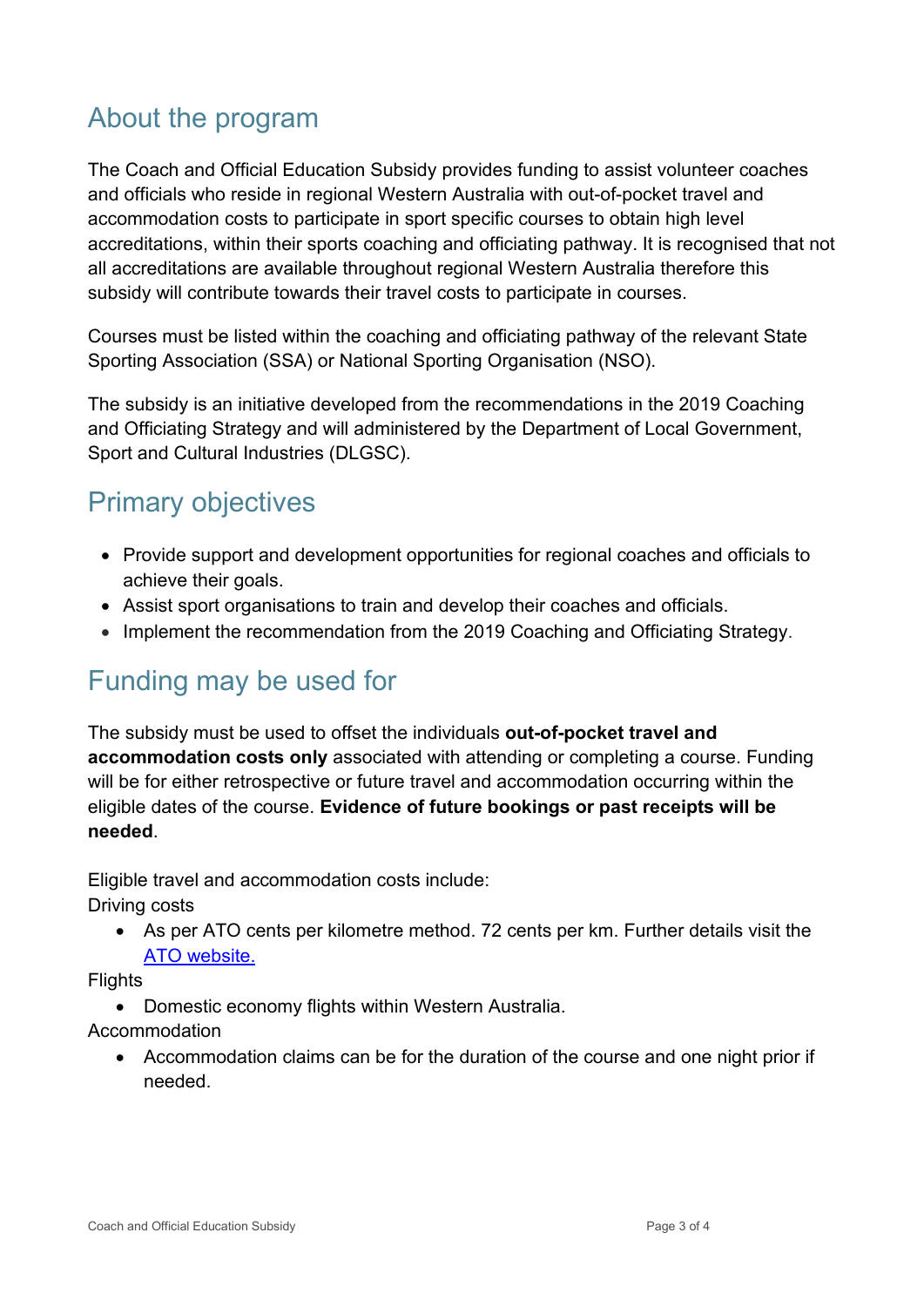# <span id="page-3-0"></span>Funding may not be used for

- cost of courses
- meals
- team uniforms, apparel
- equipment
- Travel costs incurred not deemed eligible by the department
- Expenses for family members.

### <span id="page-3-1"></span>Who can apply

You are eligible to apply if you:

- permanently reside in regional (country) Western Australia (as per regional boundaries designated by the department)
- are an Australian citizen or permanent resident
- are registered as a volunteer to a sporting club, regional association or directly to the State Sporting Association
- attend or are going to attend, a high-level sport specific course that is recognised by the SSA or NSO
- submit a copy of the proposed course application or booking information
- submit a copy of future bookings or receipts for travel and accommodation.

A high-level course is deemed the equivalent of a L2 accreditation or higher and for coaches and officials. Eligibility will be determined by the department in conjunction with the relevant SSA or NSO.

### <span id="page-3-2"></span>How to apply

- Applicants should read and understand the application guidelines before commencing the application process.
- Applicants should direct any initial queries to the Coach and Official Education Subsidy enquiry email address [CoachandOfficial@dlgsc.wa.gov.au.](mailto:CoachandOfficial@dlgsc.wa.gov.au)
- Applications must use the online application form available via the department's website and all sections must be completed. In submitting the application, the individual makes a commitment to the department to comply with the terms and conditions applicable to the Coach and Official Education Subsidy.
- Individuals can only apply for funding once per financial year. Payments are made to the nominated bank account stated within the application form, via Electronic Funds Transfer (EFT) after the round has closed and all applications have been assessed and processed.
- All applications must be lodged with the department by midnight on the published closing date, unless a different closing time is published on the department's website.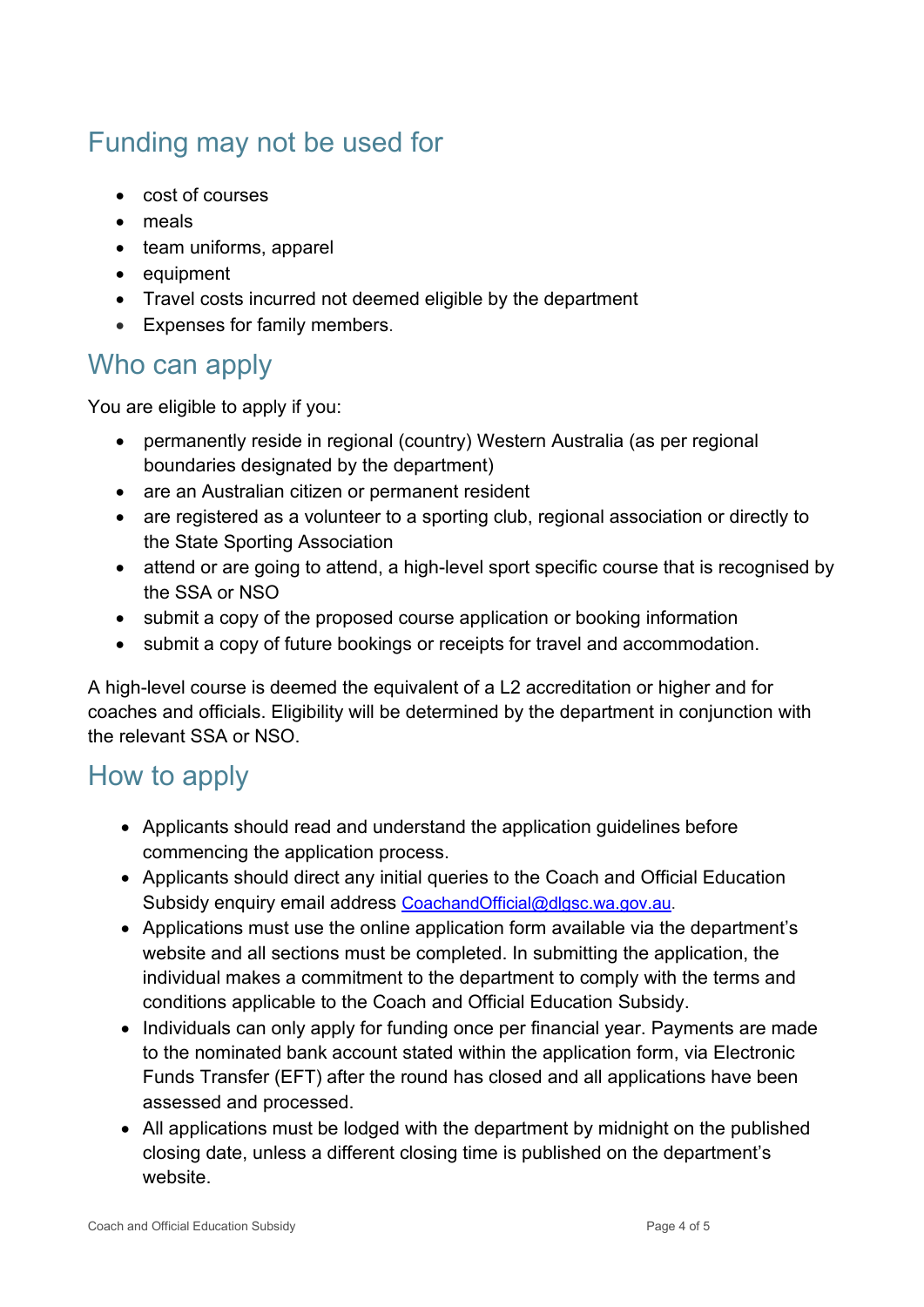No late applications will be accepted.

# <span id="page-4-0"></span>Application periods

The first round will open the week beginning 2 November 2020 (opening date will be confirmed on the department's website) and remain open until 23 November 2020. Applicants can apply for either retrospective or future travel costs. Applications must be submitted online by midnight on the advertised closing date.

#### **Year 1 – 2020/21**

| <b>Rounds</b> | <b>Opening Date</b>                      | <b>Closing Date</b>    | <b>Eligible dates of travel</b>         |
|---------------|------------------------------------------|------------------------|-----------------------------------------|
| 1             | Week<br>commencing 2<br>November<br>2020 | 23<br>November<br>2020 | 1 September 2020 to 28<br>February 2021 |
| 2             | Week<br>commencing 5<br>April 2021       | 26 April<br>2021       | 28 February to 31 August<br>2021        |

### <span id="page-4-1"></span>Assessment and notification

**State-wide assessment**

- The department will assess applications based on the eligibility criteria.
- The department will review the proposed course application and confirm it is valid.
- The SSA or NSO may be required to endorse the application to confirm the course aligns to their Coaching and Officiating Pathway.
- Subsidy amounts are subject to the number of eligible applications received and allocated budget per round.
- The assessment decision is final and no appeal regarding a decision will be entered.

#### **Notification**

- The assessment and notification process will be completed within approximately eight weeks of the closing date of each round.
- Successful applicants will receive a remittance email when the subsidy is deposited via electronic transfer.
- Unsuccessful applicants will be notified via email.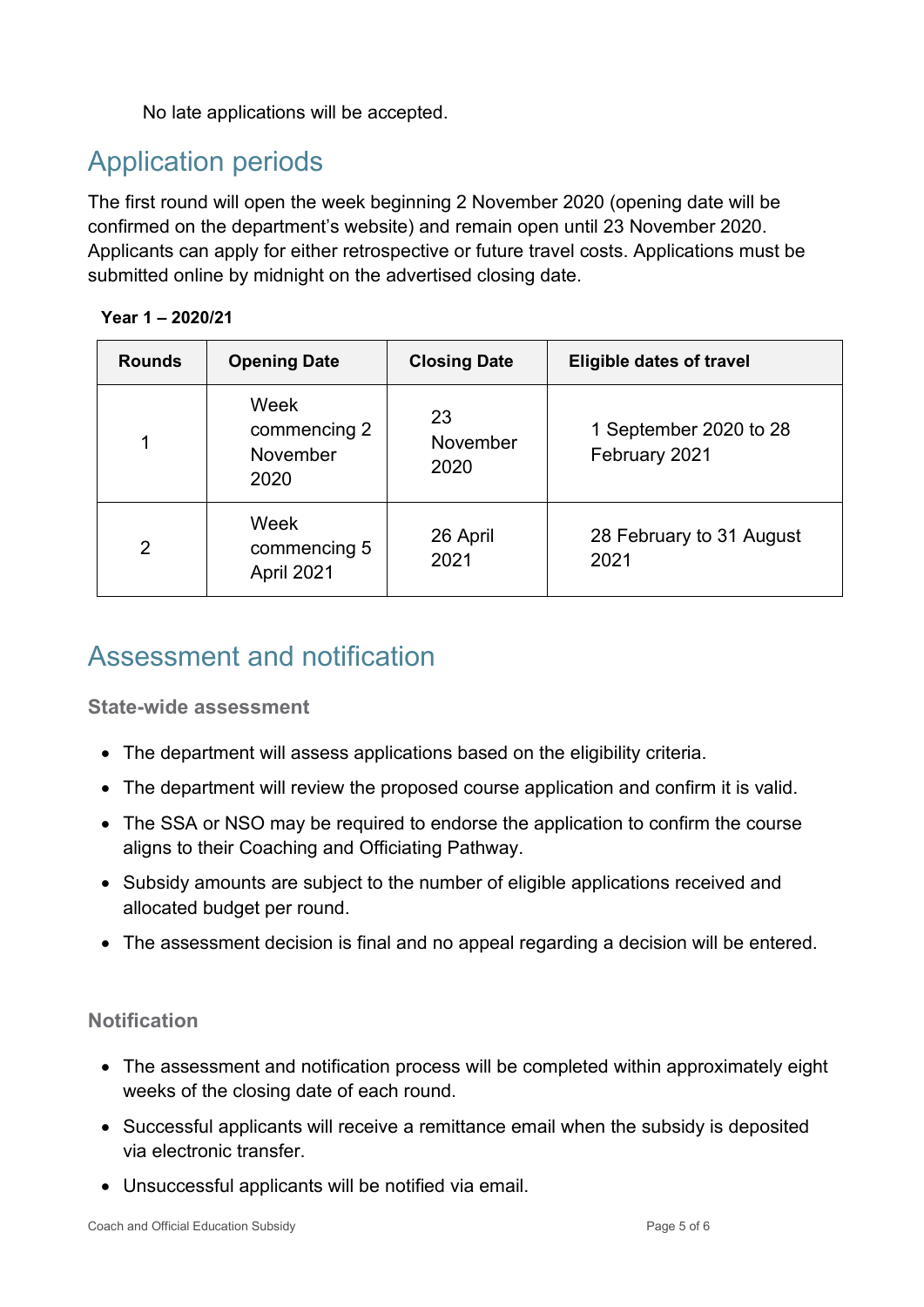# <span id="page-5-0"></span>Funding breakdown per region

| <b>Region</b>         | <b>Funding Limit</b> |
|-----------------------|----------------------|
| Kimberley             | Up to \$1000         |
| Pilbara               | Up to \$1000         |
| Gascoyne              | Up to \$1000         |
| Goldfields            | Up to \$500          |
| Mid West              | Up to \$500          |
| <b>Great Southern</b> | Up to \$500          |
| Wheatbelt             | Up to \$350          |
| South West            | Up to \$350          |
| Peel                  | Up to \$250          |

Funding amount breakdown per region below:

**Note**: Refer to the department's website (www.dlgsc.wa.gov.au/department/regions) for information on regional boundaries.

### <span id="page-5-1"></span>Terms and conditions

Applicants must read and agree to the terms and conditions in the Coach and Official Education Subsidy online application form before submitting an application.

**Note**: the department reserves the right to randomly audit successful individuals as outlined in the terms and conditions.

### <span id="page-5-2"></span>For further information

To discuss your application, please contact [CoachandOfficial@dlgsc.wa.gov.au](mailto:CoachandOfficial@dlgsc.wa.gov.au) or 9492 9620.

Department of Local Government, Sport and Cultural Industries Sport and Recreation 246 Vincent Street, Leederville WA 6007 Telephone 08 9492 9700 Website [www.dlgsc.wa.gov.au](http://www.dlgsc.wa.gov.au/)